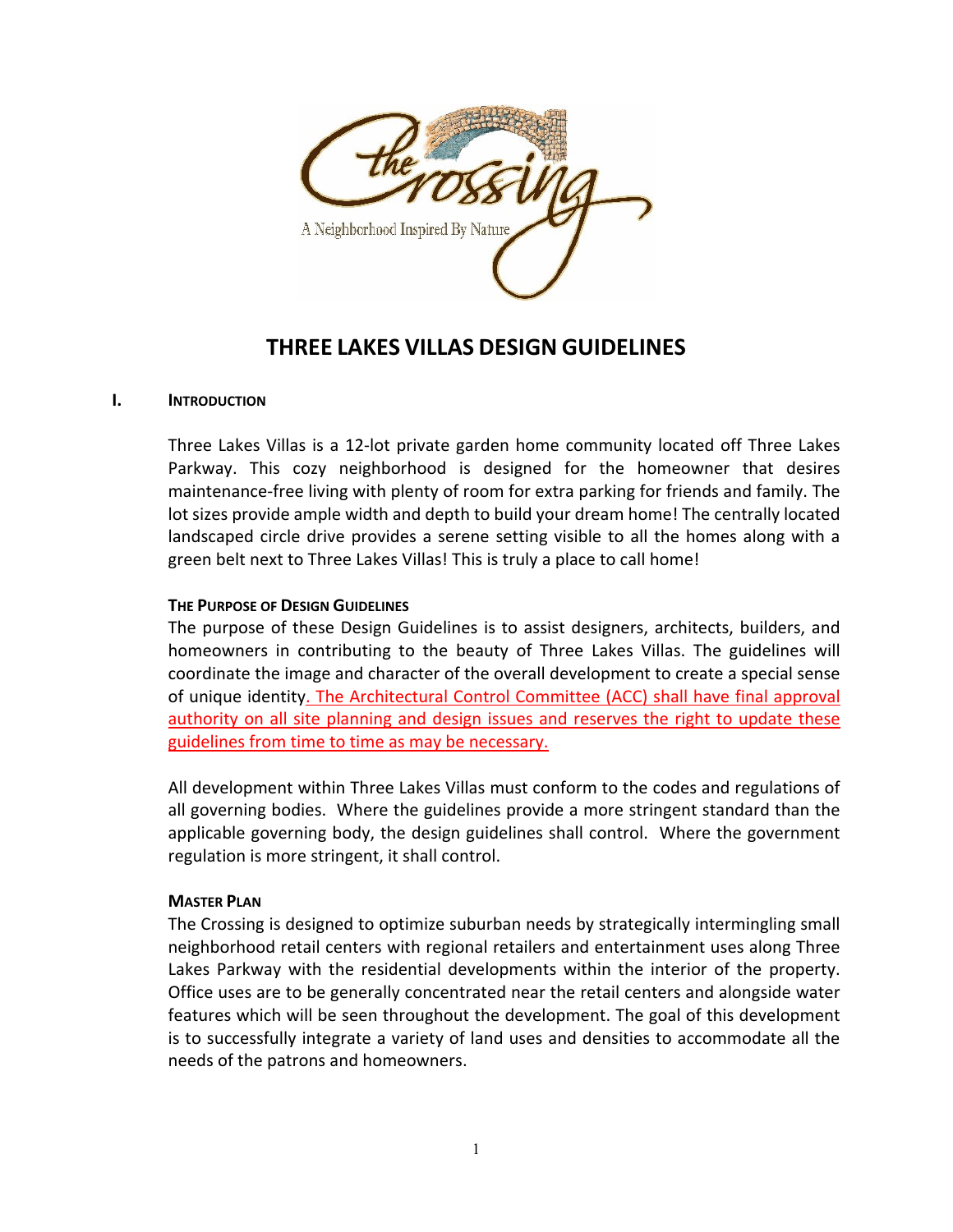

Figure 1 ‐ Overall Master Plan

#### **II. SITE DEVELOPMENT**

#### **A. BUILDING SETBACKS**

All permanent improvements or any part thereof must be constructed within the setback line established per the dimensional standards of The City of Tyler. Any changes to this setback plan must be approved by the ACC and the City of Tyler.

#### **B. SITE GRADING**

All site grading activity shall be conducted in a manner that preserves the natural image of the site. Retaining and terracing shall be used where needed to preserve existing trees and vegetation on the lot.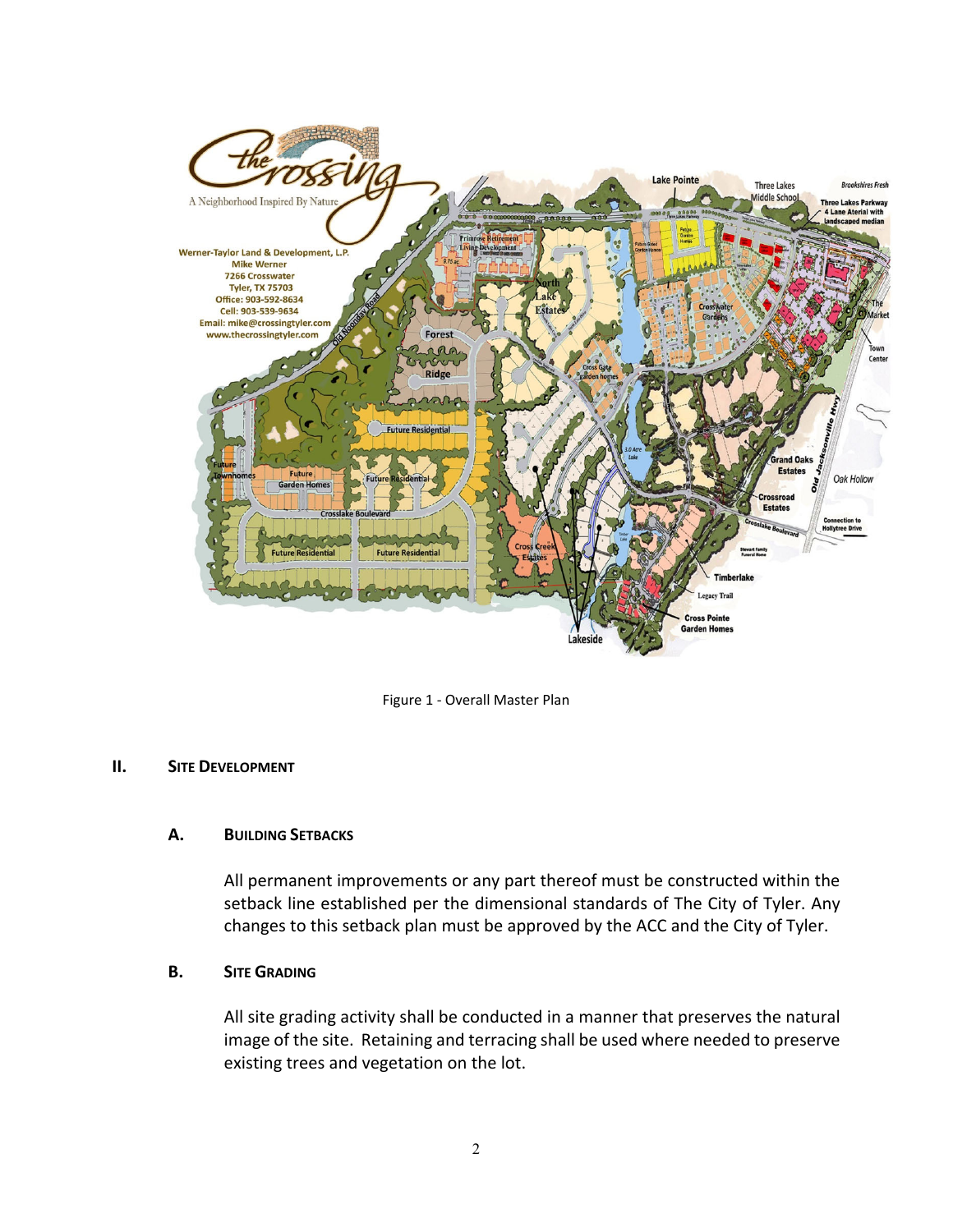- 1. All retaining and terracing visible to the street or any common area shall be through the use of boulders and stone walls, and should accommodate natural grade where possible. Materials used must be consistent with that of residential structure and approved by the ACC unless otherwise noted in the Three Lakes Villas Declaration.
- 2. Every effort must be made to avoid compaction and/or disturbance to tree preservation areas.
- 3. Appropriate erosion control techniques must be used to preserve adjacent land uses.
- 4. All dwelling unitsshall include drainage structuresincluding but not limited to gutters, downspouts and underground pipes, as shall be necessary to collect the rainfall from one hundred percent (100%) of said Dwelling Unit's roof area and carry the water from the house, underground, to the street curb, drainage pipes, or location approved by the ACC or as otherwise noted in the Three Lakes Villas Declaration.



**Fig. 1 – Typ. Tree Preservation Fig. 2 – Typ. Tree Preservation**

#### **III. ARCHITECTURAL DESIGN CRITERIA**

The intent of the guidelines is to give direction in producing a positive architectural character for the mixed-use development. This will be achieved by consistent use of architectural detailing, building massing and materials and colors for all structures of the development including out‐parcel pad sites. Lot owners are strongly encouraged to include the unique characteristics of the individual lots into the design features of the buildings and arrangement of the site plan. Each Lot owner or representative thereofshall be required to submit a site plan and elevations to the ACC for approval. No exterior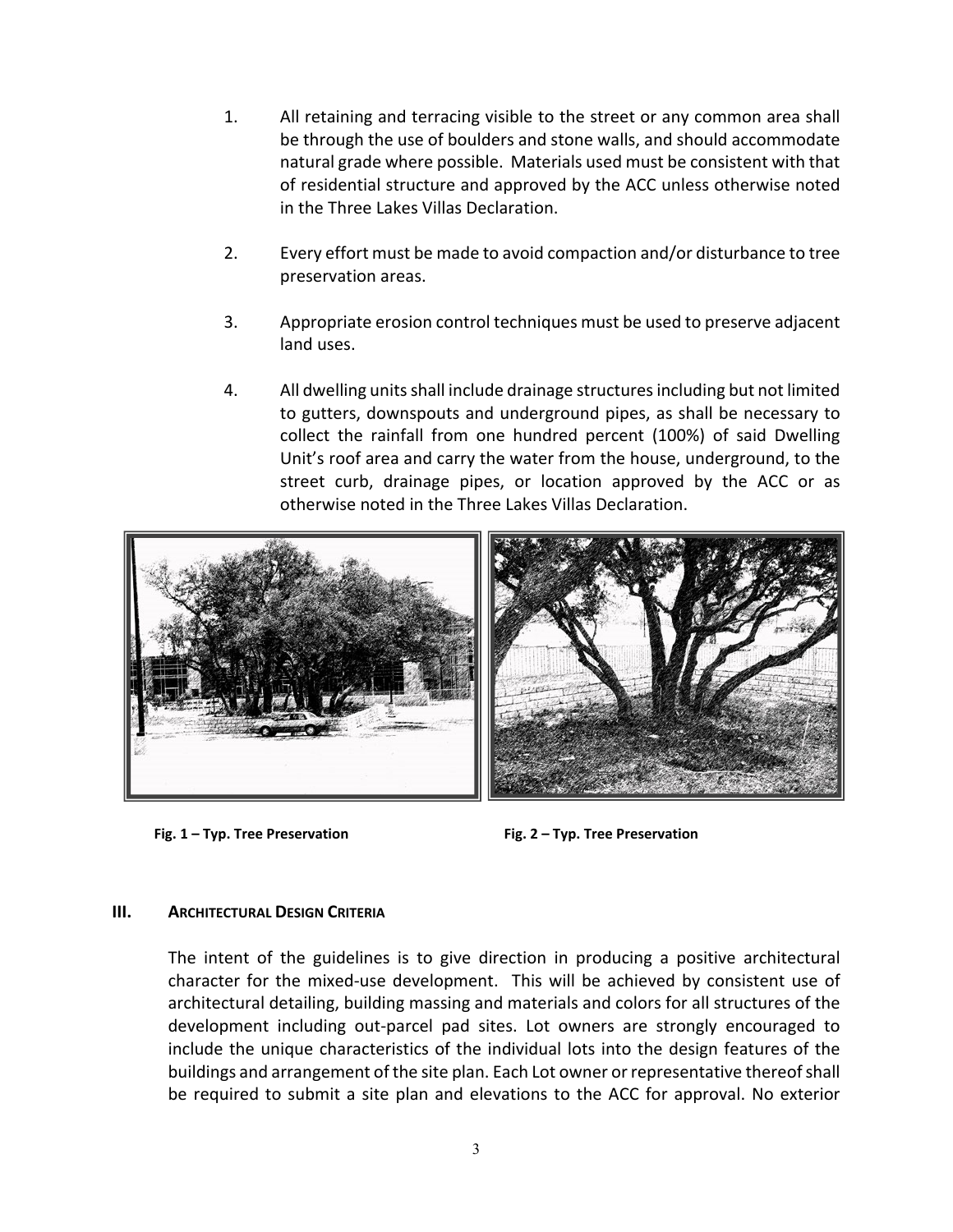improvements to any Lot (with exception to preservation of natural areas during construction) shall be permitted without prior written approval of the ACC. All planting and landscape materials shall comply with approved plant and material list (4.7.1)

## **A. DESIGN ELEMENTS**

- Natural Materials or approved synthetic materials
- Variety of materials and textures
- Brick/stone patterning or corbelling
- Use of accent materials such as stucco/plaster
- Variation in building heights, rooflines, and wall planes
- No large, uninterrupted glass surfaces
- Awnings
- Covered walkways
- Variety in window size and openings
- Articulated ground floor level or base

## **B. BUILDING MATERIALS**

- 1. A minimum of seventy percent (70%) of each of the building wall surfaces other than glass shall be approved brick, stone, stucco or similar material. Accent materials are strongly encouraged. All building materials are subject to approval by the ACC.
- 2. Architectural design and style shall be continued on all building facades to lend a similarity of design and appearance to the backside of buildings through the use of compatible facades and roof treatments.
- 3. Acceptable roof materials for visible slope roofs are an approved 30 year minimum asphalt shingle, clay tile, concrete tile, slate or others as approved by the ACC. All chimneys must have caps using materials consistent with the architecture of the structure.
- 4. Any roof vents visible from a public right of way and/or landscape easement area shall be painted to match the architecture of the structure.
- 5. Building material colors are to be compatible with one another and shall not dramatically contrast with those existing on immediately adjacent parcels. A limited mix of dominant exterior building materials of a harmonious color range shall be utilized on any structure. The colors used shall be a natural earth tone palette. No primary or bright colors shall be allowed. All materials and colors are subject to approval by the ACC.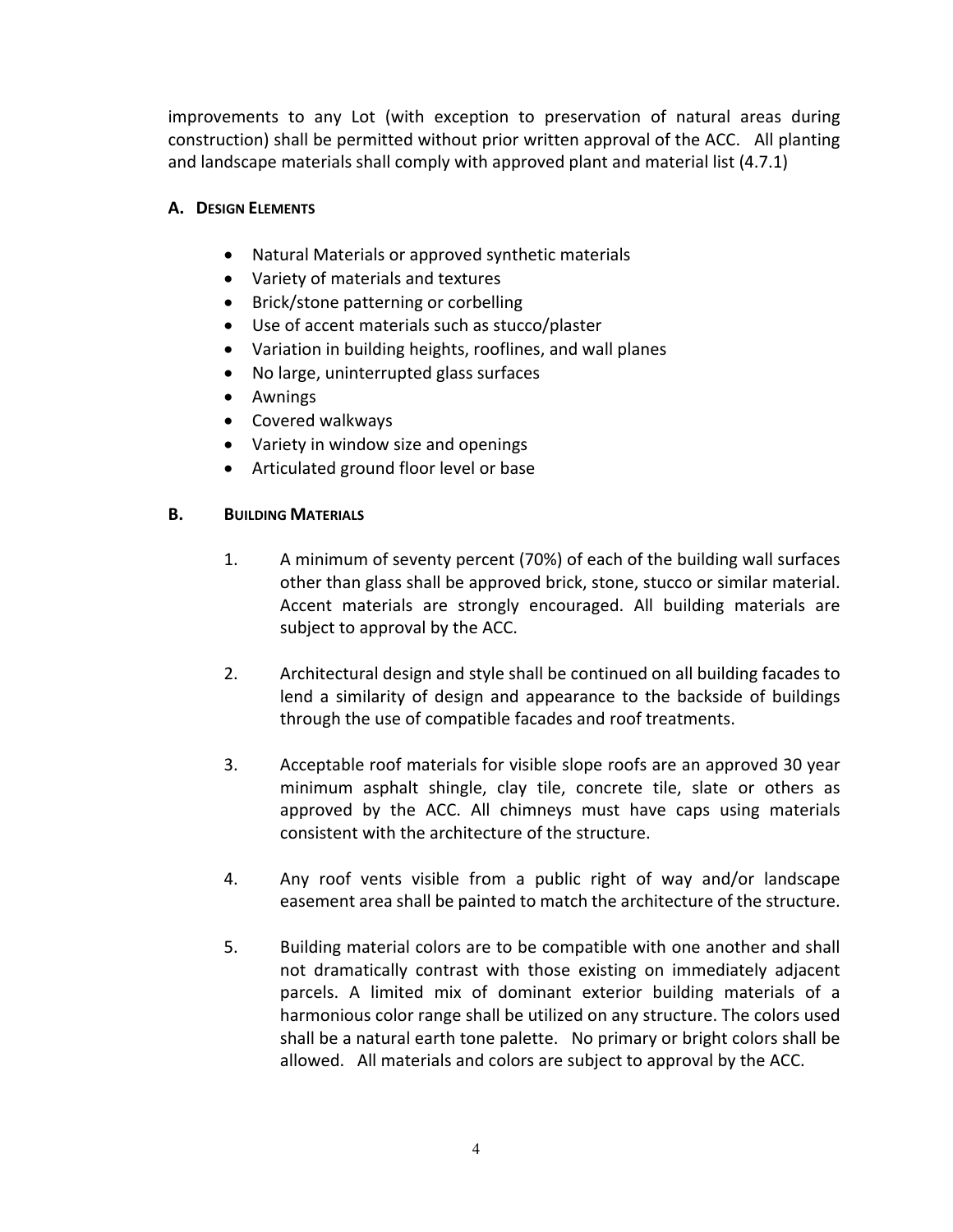6. Any use of wood accent materials must be stained/treated and well‐kept over its life span.

## **C. MAILBOXES**

Each lot shall have a mailbox of a design and material that is similar to the architectural style of the dwelling unit subject to approval by the ACC. All mailboxes must be enclosed with this material. The location of the mailbox is subject to approval by the ACC.

## **D. Patios and Balconies**

No patio or balcony may be nearer than five (5) feet from the property line unless approved by the ACC. No balcony may open towards the side lot line in a way which, in the opinion of the ACC, will unfairly limit the privacy of an adjoining property owner, unless approved in writing by the ACC.

# **E. Driveways and Curb Breaks**

All driveways shall be entirely of concrete (except however, other materials may be used with the prior written consent of the ACC). The concrete finish and color on that portion of the driveway which is within five (5) feet of the back of the street curb, shall match the finish and color of the street curb. No driveway or other roadway may be constructed on any lot in such a manner as to furnish access to any other lot without the prior written consent of the ACC. All curb breaks must be saw cut.

#### **F. SIDEWALKS**

Walks from the street or driveway to the front of the Dwelling Unit shall have a minimum width of three (3) feet and shall be constructed entirely of concrete (except however, other materials may be used with the prior written consent of the ACC). Layout of said walks shall be curvilinear in nature, and approved by the ACC. There shall be no sidewalks constructed along the front lot line.

#### **G. EXTERIOR SITE LIGHTING**

 Decorative lighting (up lighting and landscape lighting) on building facades, trees and sidewalks is encouraged. Lighting plan must be submitted and approved prior to installation.

#### **H. ADDRESS SIGNAGE**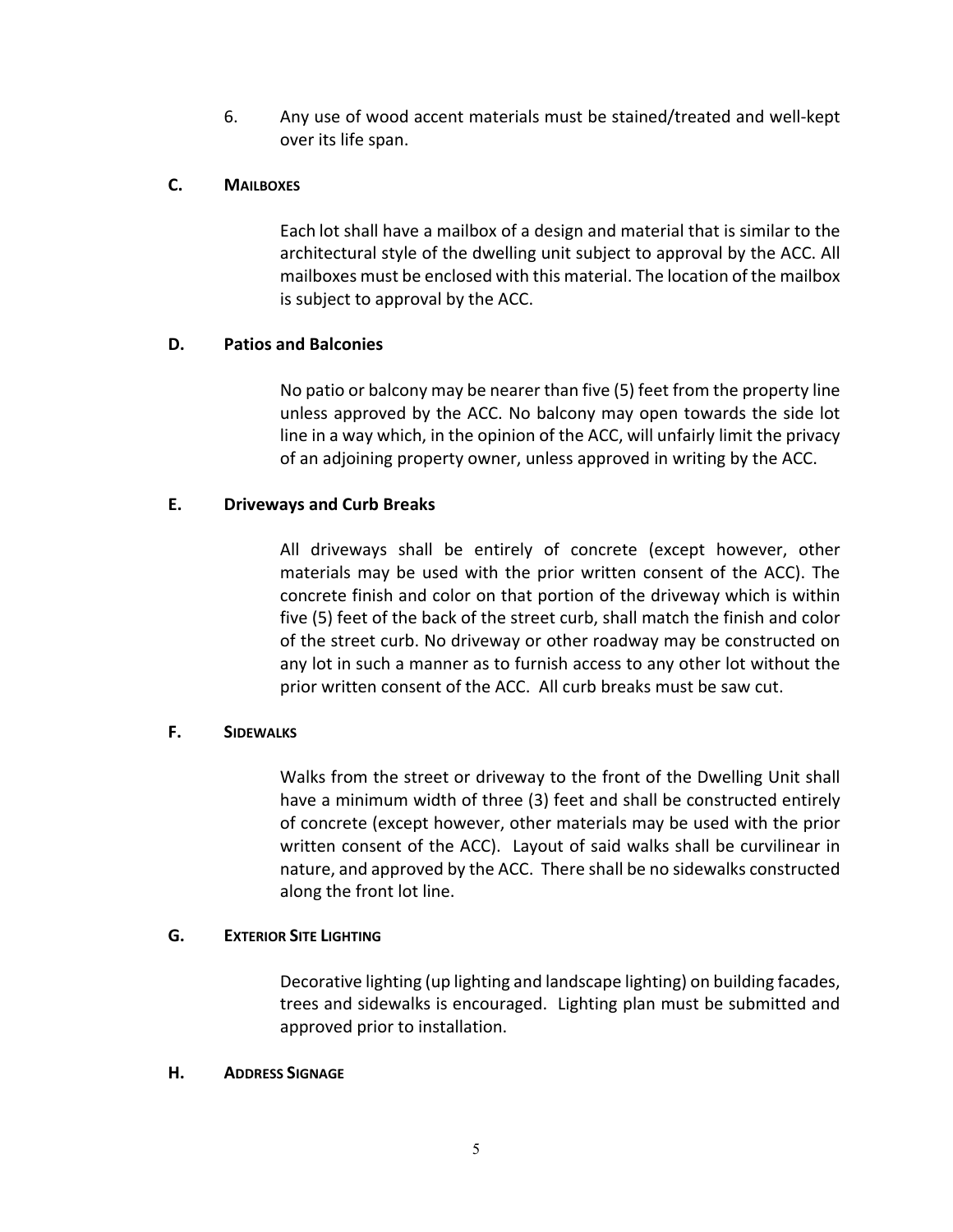Address signage shall be compatible with the building finish materials and will be incorporated into the facade design of the mailbox. Any additional locations of address signage must be approved prior to installation. All address signage is subject to approval by the ACC.

## **I. Fencing/Retaining Walls**

The ACC reserves the right to approve all fencing materials for each lot in Three Lakes Villas. All fence layouts shall be submitted to the ACC for approval prior to installation. All fencing must be installed on the lot line unless otherwise approved by the ACC or noted in the Three Lakes Villas Declaration.

## **Fencing Guidelines:**

All fencing/gates must be installed level with the ground unless a substantial elevation change requires a different installation. This must be approved by the Architectural Control Committee prior to installation. All fencing must be approved in writing by the Architectural Control Committee prior to installation. All retaining walls must be approved in writing by the Architectural Control Committee prior to installation. The following shall apply for all fencing and retaining walls:

- 1. Side lot line fencing shall be ornamental iron or equivalent that matches the rear lot line. Privacy slats may be used that match the rear lot line fence.
- 2. All front gates visible from a public right-of-way or private street must be anchored by ornamental iron posts, stone columns that match the development or columns that match the Dwelling Unit architecture. All gates must be approved by the ACC prior to installation. Gates may use privacy slats. Any other type of gate materials must be approved in writing by the ACC prior to installation.
- 3. In the event, retainer walls are required for topographical reasons, they must be faced with the stone that matches that of the development. No other stone/brick or stucco is permitted. All retainer walls shall be placed on the property line except as approved in writing by the ACC. The height of any wall shall be determined by the developer and shall not exceed four feet in height. The wall height may vary from one side of the lot to the other to accommodate grade changes. Final wall height must be approved in writing by the Developer prior to installation.

#### **IV. LANDSCAPE DESIGN GUIDELINES**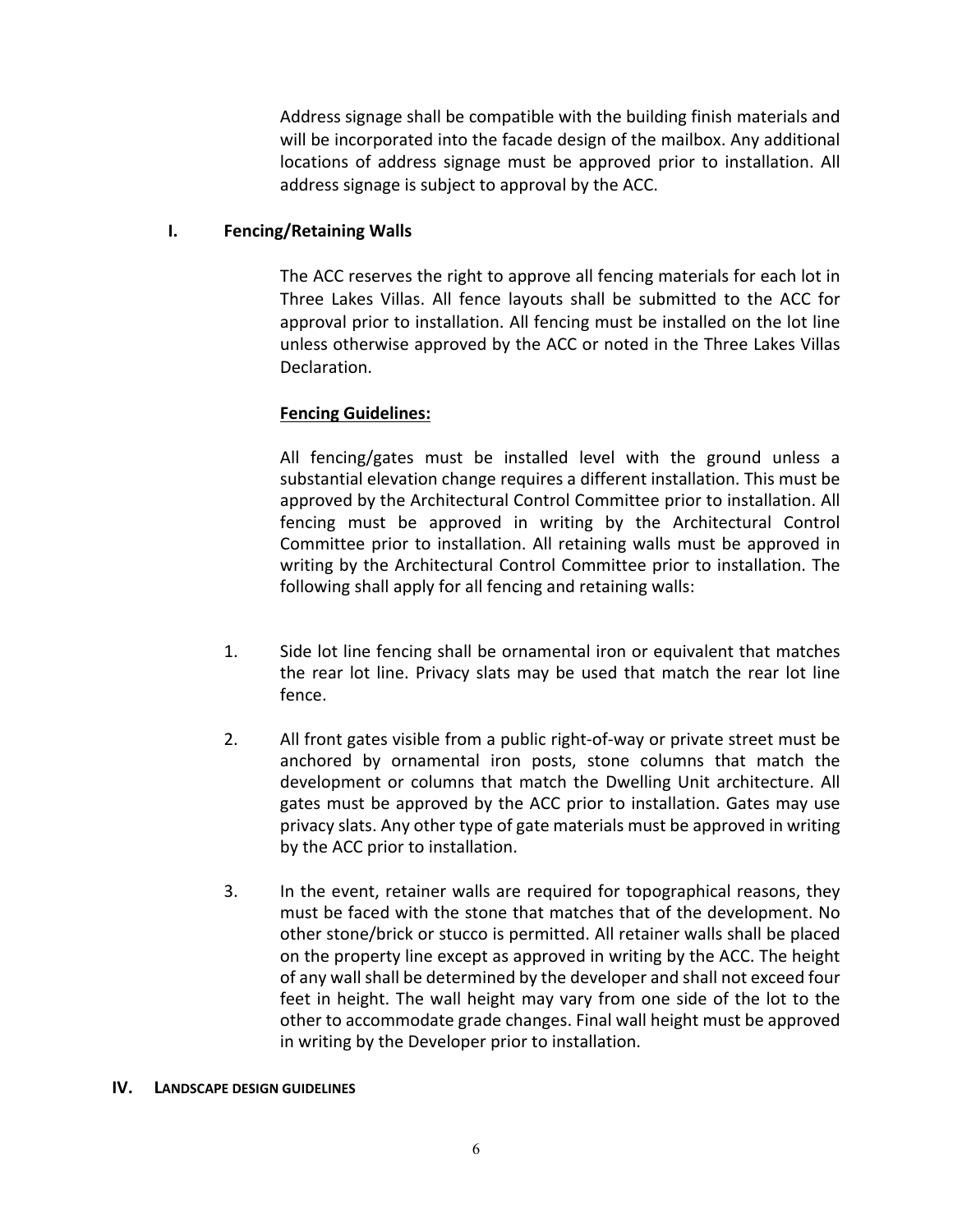#### **A. LANDSCAPE DESIGN**

 Our prevailing vision for Three Lakes Villas is one that evokes an image of preservation and sustainability of the natural characteristics of the site in order to create a community that reflects the natural character of the development.

Landscape design shall be sensitive to these characteristics and maintain the preservation of native vegetation and trees where possible. The preferred plant list was established to maintain a consistent plant pallet throughout The Crossing, creating a common thread through identifying characteristics. The combination of native and naturalized plant material in informal, natural patterns, reinforces the identity and character of preservation, creating a successful blend between the built environment and preservation areas. The plant materials approved for Three Lakes Villas are more maintenance‐free than other areas to keep overall costs for maintaining at a reasonable level. High maintenance plants are not allowed.

- 1. Landscape Plans must be submitted for approval by the ACC. These plans shall visually represent grading and drainage, planting, irrigation, and site lighting.
- 2. The ACC reserves the right to make appropriate revisions and/or recommendations in order to maintain the overall character and image of the site.
- 3. Only plants from the Plant Material Selection List in Article 4.1.7 may be used in Three Lakes Villas. No other plants are allowed unless approved by the ACC in writing.

#### **B. TRANSITION LANDSCAPE ZONE**

This zone is a band varying in width from 5‐10 feet between any natural areas or protected area zone and the enhanced natural landscaping zone within the buildable area. The purpose of this zone is to provide a soft, informal transition between an existing native vegetation area and newly developed landscaping.

In this area, existing trees are to be protected and pruned and other vegetation selectively pruned or cleared. Where existing planting is thin, native plantings, including trees, shrubs, and groundcovers, are to be planted in natural patterns to reinforce the appearance of a natural area.

#### **C. LANDSCAPE EDGE**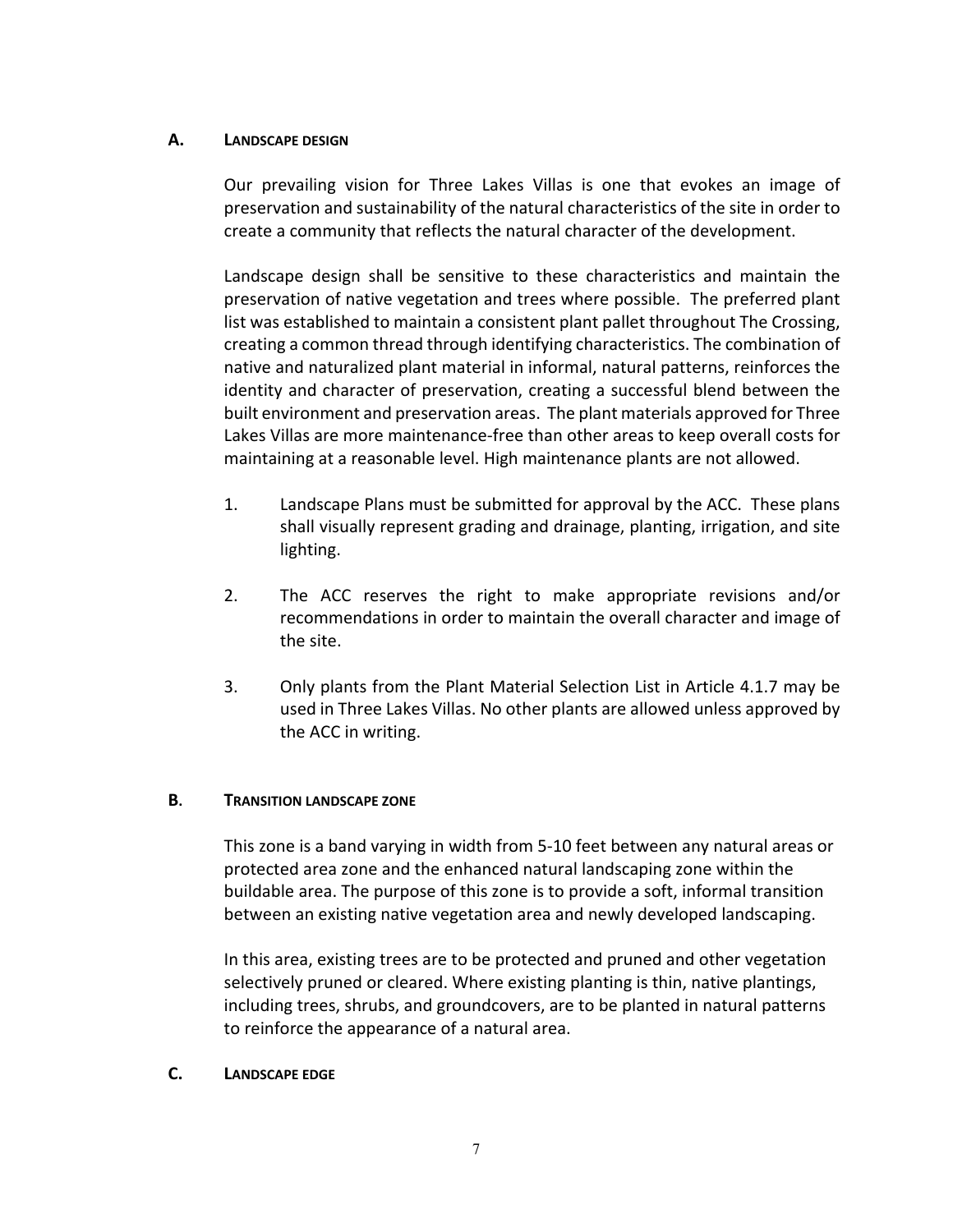The site edge or buffer contributes to the overall character of the site, providing the ability to preserve existing vegetation and effectively reduce the visual impact of the infrastructure involved. Preserving as much natural vegetation as possible in these buffer zones enhances the natural beauty of the site.

- 1. A minimum 5' landscape buffer will be maintained on lot 16 NCB1660‐L adjacent to Crosswater Gardens lot 13 NCB1660‐S.
- 2. A minimum 10' landscape buffer will be maintained on lot 4 NCB1660‐L. This area must be kept natural and neat.

## **D. Site landscaping**

The design of individual lots within Three Lakes Villas is to be similar in character to the community design of The Crossing. This includes:

- 1. Use of development stone for retainer walls and fencing with ornamental iron.
- 2. Plantings from the Plant Material Selection List (4.1.7) of specimen trees, shrubs and groundcover, annuals and perennials.
- 3. All turf areas must reflect to overall character of the site, and shall provide a seamlessintegration between natural areas and yard. Only St. Augustine grass can be used on turf areas in Three Lakes Villas.
- 4. Retaining and terracing through the use of boulders and/or stone walls in order to preserve existing trees and natural topography.
- 5. To enhance the image of a natural environment, landscape elements should be curvilinear and landscaped with a variety of native trees, shrubs, and ground‐coversin natural, informal patterns. All plant material associated with Site Landscaping shall be selected from the Plant Material Selection List  $(4.1.7)$ .
- 6. Any lot that does not have any trees (either naturally or through lot excavation), shall be required to plant at least one tree in the front yard areas of the lot. These trees must be on the approved plant list and must be at least three (2) inches in diameter, 8‐10 feet tall with a minimum spread of 6‐8 feet.
- 7. In general, pools and water features should be designed to blend with the surrounding landscape and provide minimal disturbance to adjacent lots and common areas.
- 8. Utility transformers and pedestals must be concealed with plantings approved by the ACC.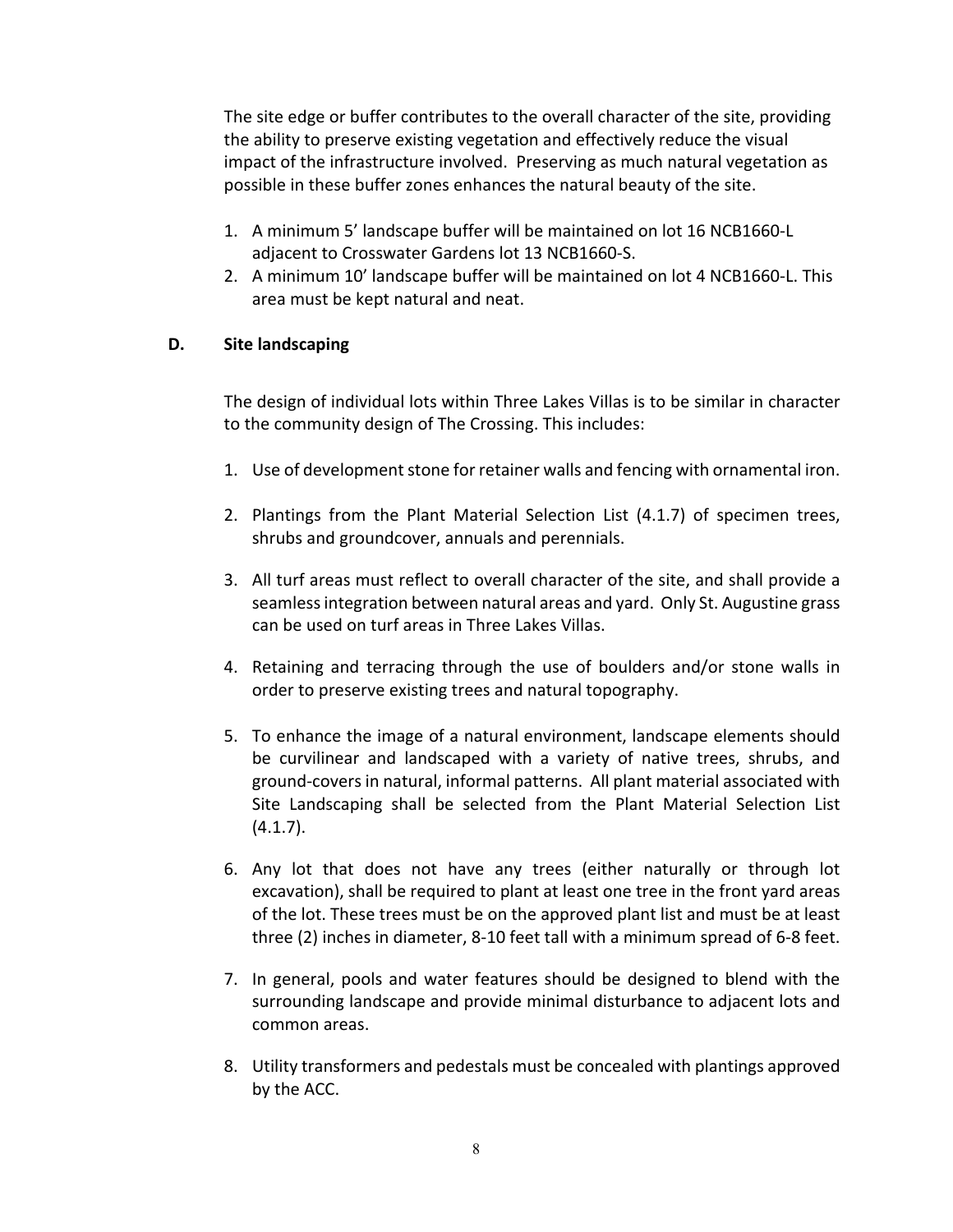## **E. PLANT MATERIAL SELECTION LIST**

To achieve the intent of a natural environment at The Crossing, all plant materials, including trees, shrubs, vines, groundcovers, perennials, and grasses, must be selected from the Plant Material Selection List.

# **Plant Material Selection List (4.1.7)**

| Plant Material Selection List – Appendix 1 (a) |  |  |  |  |  |
|------------------------------------------------|--|--|--|--|--|
|------------------------------------------------|--|--|--|--|--|

| <b>Canopy Trees</b>                                           |
|---------------------------------------------------------------|
| Pistachio chinensis - Chinese Pistachio                       |
| Quercus macrocarpa - Burr Oak                                 |
| Quercus Virginiana - Live Oak                                 |
| Quercus nuttallii - Nuttal Oak                                |
| Pinus taeda - Loblolly Pine                                   |
| Chinkopin Oak                                                 |
| Sawtooth Oak                                                  |
| Betula nigra - River birch                                    |
| Quercus palustris - Pin Oak                                   |
| Gleditsia triacanthos 'Shademaster' - Shademaster Honeylocust |
| Ulmus parvifolia - Lacebark Elm                               |
| Liquidamber styraciflua 'Rotundiloba' - Seedless Sweetgum     |
| Ouercus stellata - Post Oak                                   |
| Pinus elliottii - Slash Pine                                  |
| Acer rubrum - Red Maple                                       |
| Juniperus Virginiana - Eastern Red Cedar                      |
| Taxodium distichum - Bald Cypress / Pond Cypress              |
| Cedar Elm                                                     |
| Ilex opaca - American Holly                                   |
| Acer buergeranum - Trident Maple                              |
|                                                               |
| <b>Ornamental Trees</b>                                       |
| Pinus thunbergiana - Japanese Black Pine                      |
| Cercis Canadensis - Redbud                                    |
| Cornus florida - Dogwood                                      |
| Cedrus Deodara - Deodora Cedar                                |
| Ilex vomitoria - Yaupon Holly                                 |
| Ilex x attenuate 'East Palatka Holly' - East Palatka Holly    |
| Lagerstroemia indica - Crape Myrtle                           |
| Magnolia 'Little Gem' - Dwarf Southern Magnolia               |
| Myrica cerifera - Wax Myrtle                                  |
| Japanese Maple 'Coral Bark'                                   |
| Japanese Maple 'Bloodgood'                                    |
| Vitex agnus castus - Chastetree                               |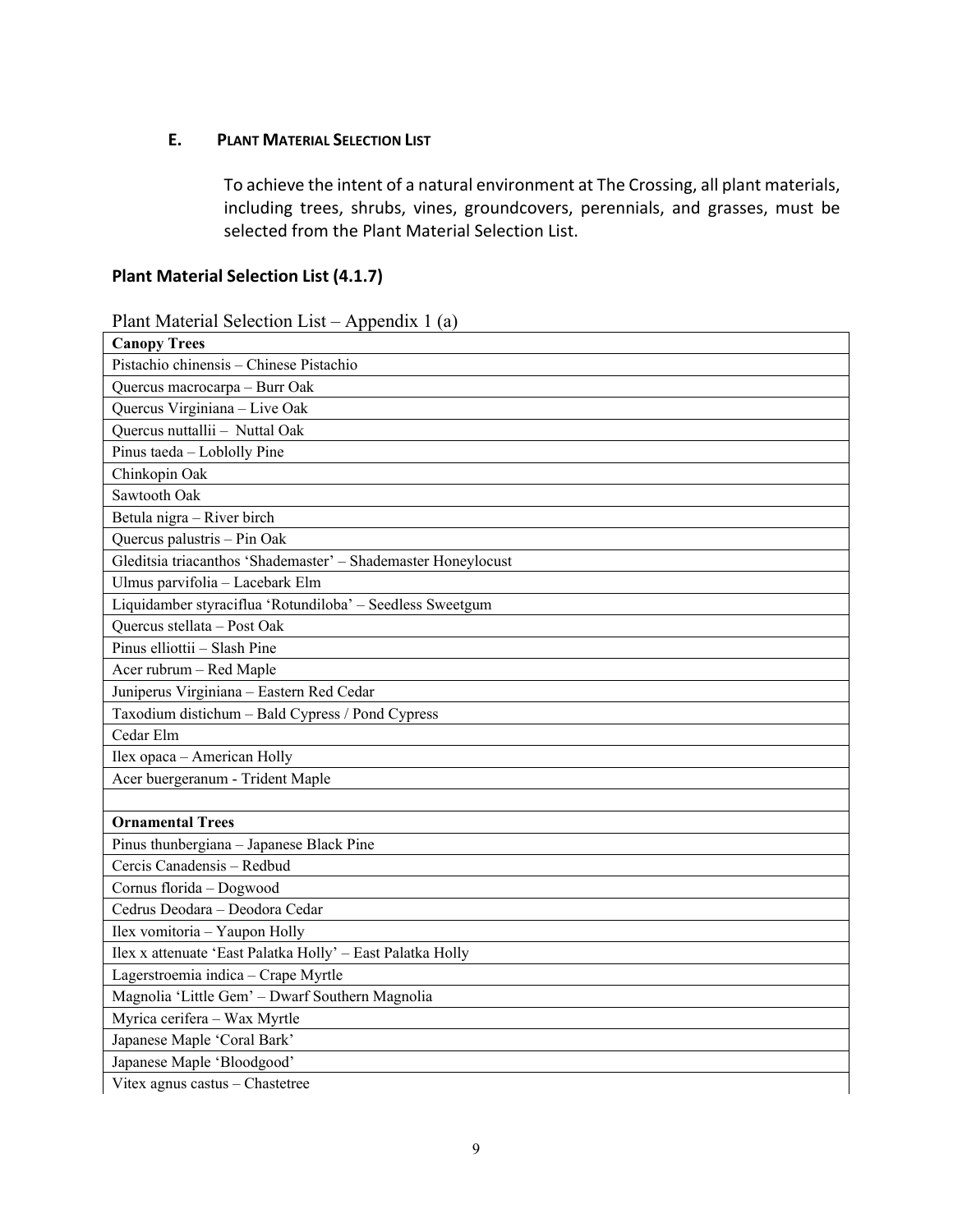| Cupressocyparis leylandii - Leyland Cypress              |
|----------------------------------------------------------|
| Viburnum rufidulum - Rusty blackhaw viburnum             |
| Aquifoliaceae Ilex deciduas - Possumhaw Holly            |
| Rhus continus - Smoketree                                |
| Pineapple Guava                                          |
| Parsley Hawthorne                                        |
| Mexican Plum                                             |
| Tupelo Black Gum Tree                                    |
| <b>Shrubs</b>                                            |
| Abelia spp. - Abelia                                     |
| Indigofera spp.                                          |
| Michelo figo - Bannana Shrub                             |
| Cotoneaster spp. - Cotoneaster                           |
| Forsythia spp. - Forsythia                               |
| Hypericum spp. - St. Johns Wort                          |
| Lonicera spp. - Honeysuckle                              |
| Ligustrum japonicum 'Texanum' Wax leaf Ligustrum         |
| Loropetalum chinense - Fringeflower - Dwarf Variety Only |
| Rhododendron spp. - Azalea                               |
| Myrica pussila - dwf. Wax myrtle                         |
| Jasminum mesnyi                                          |
| Salvia regal - Mountain Sage                             |
| Viburnum spp. - Viburnum                                 |
| Rose spp. - Rose - Dwarf Variety Only                    |
| Camellia Japonica spp.                                   |
| Camellia sasanqua spp.                                   |
| Hydrangea spp.                                           |
| Spirea spp.                                              |
| Nandina spp.                                             |
| Rosmary spp.                                             |
| Ilex spp.                                                |
| Raphiolepis indica - Indian Hawthorne spp. - Clara Only  |
| Buddleia spp. - Butterfly bush                           |
| Aspidistra elatior - Cast Iron Plant                     |
| Gardenia spp.                                            |
| Barberry spp.                                            |
| Agapanthus spp. - Lilly of the Nile                      |
| Iris spp.                                                |
| Podocarpus - Japanese Yew                                |
| Pinus mugo - Mugo Pine                                   |
| Arecaceae spp. - Sabal minor                             |
| Frost Proof Gardenia                                     |
| <b>Sweet Olive</b>                                       |
| Red Yucca                                                |
| Junipers - Andora or Blue Pacific                        |
| Majestic Hawthorne                                       |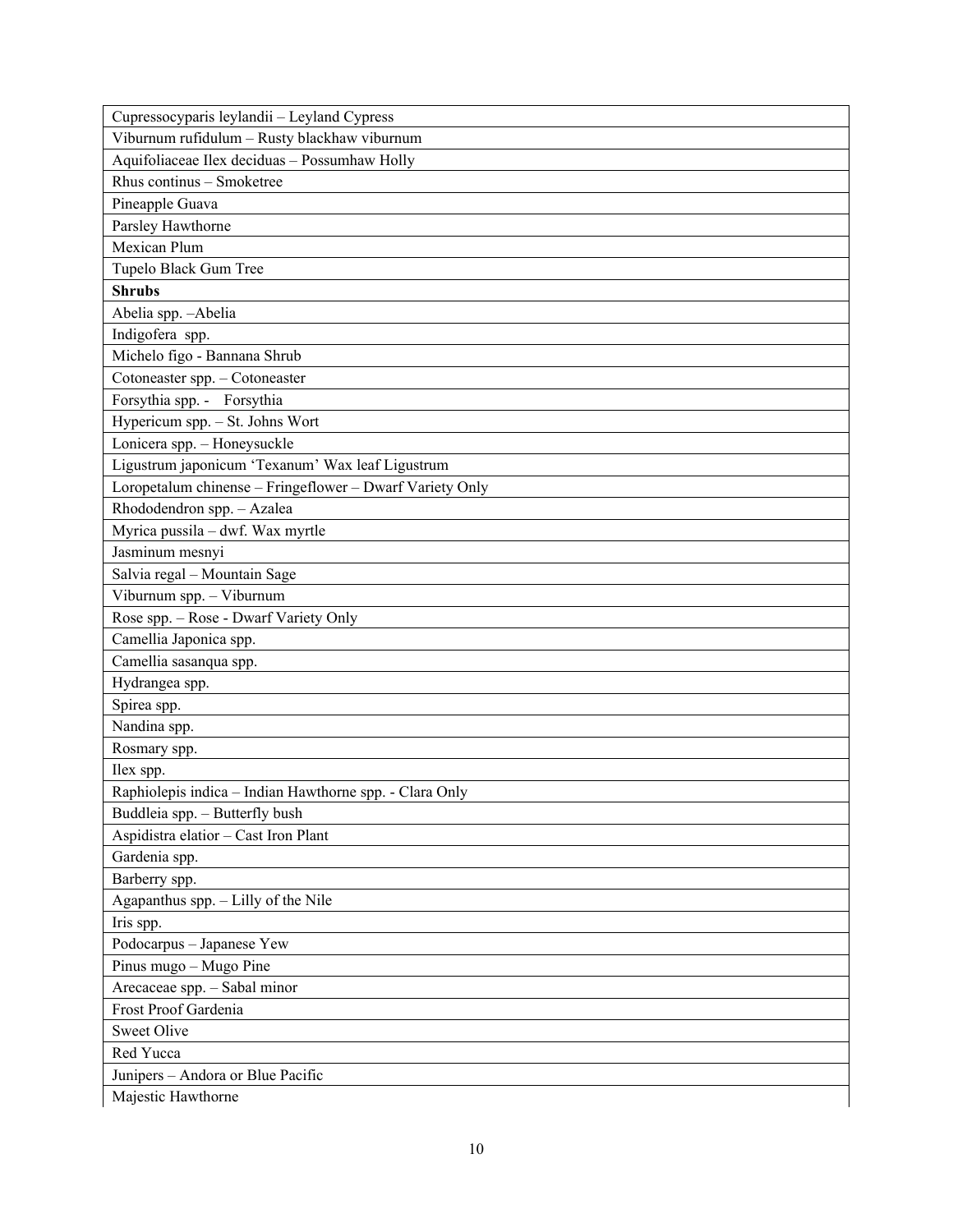| Junipers - Any kind                                            |
|----------------------------------------------------------------|
|                                                                |
| <b>Groundcovers / Vines</b>                                    |
| Autumn Fern                                                    |
| Holly Fern                                                     |
| Carolina Jasmine                                               |
| Ajuga reptans - Ajuga                                          |
| Zophiopohon japonicus - Mondo grass                            |
| Potentilla verna - Spring cinquefoil                           |
| Veronica peduncalaris 'Georgia blue' - Georgia Blue Veronica   |
| Lirope spp.                                                    |
| Vinca spp.                                                     |
| Ivy spp. - Ivy                                                 |
| Rosa banksia - Lady banks rose                                 |
| Bignonia capreolata - Crossvine                                |
| Wisteria spp.                                                  |
| Trachelospermum jasminoides - Confederate Jesamine             |
|                                                                |
| <b>Grasses</b>                                                 |
| Muhlenbergia capillaries - Gulf Muhly grass                    |
| Miscanthus sinensis spp. - Miscanthus                          |
| Chasmanthium latifolium - Inland Sea Oats                      |
| Stipa tenuissima - Mexican feather grass                       |
| Panicum varigatum - Switch grass                               |
| Pennisetum spp.                                                |
| Japanese Sedge Grass                                           |
| Carex                                                          |
|                                                                |
| <b>Improved Turf Areas</b>                                     |
| St. Augustine - Shade Grass                                    |
| Perennials / Annuals - to be approved with landscape submittal |

## **F. IRRIGATION**

No sprinkler or irrigation systems of any type that draw upon water from streams, ponds, lakes, wetlands or other surface water within the property shall be installed, constructed or operated within the property unless approved in writing by the ACC. All irrigation systems shall utilize a central, computerized controller and rain gauge to maximize efficiency. All irrigation equipment shall be below grade with appropriate concealment and be located in landscaped areas only. The use of adequate bubbler irrigation system is encouraged to provide deep root‐ zone irrigation of trees and shrubs. Plant materials should be grouped according to their water consumption needs.

#### **G. LANDSCAPE STRUCTURES**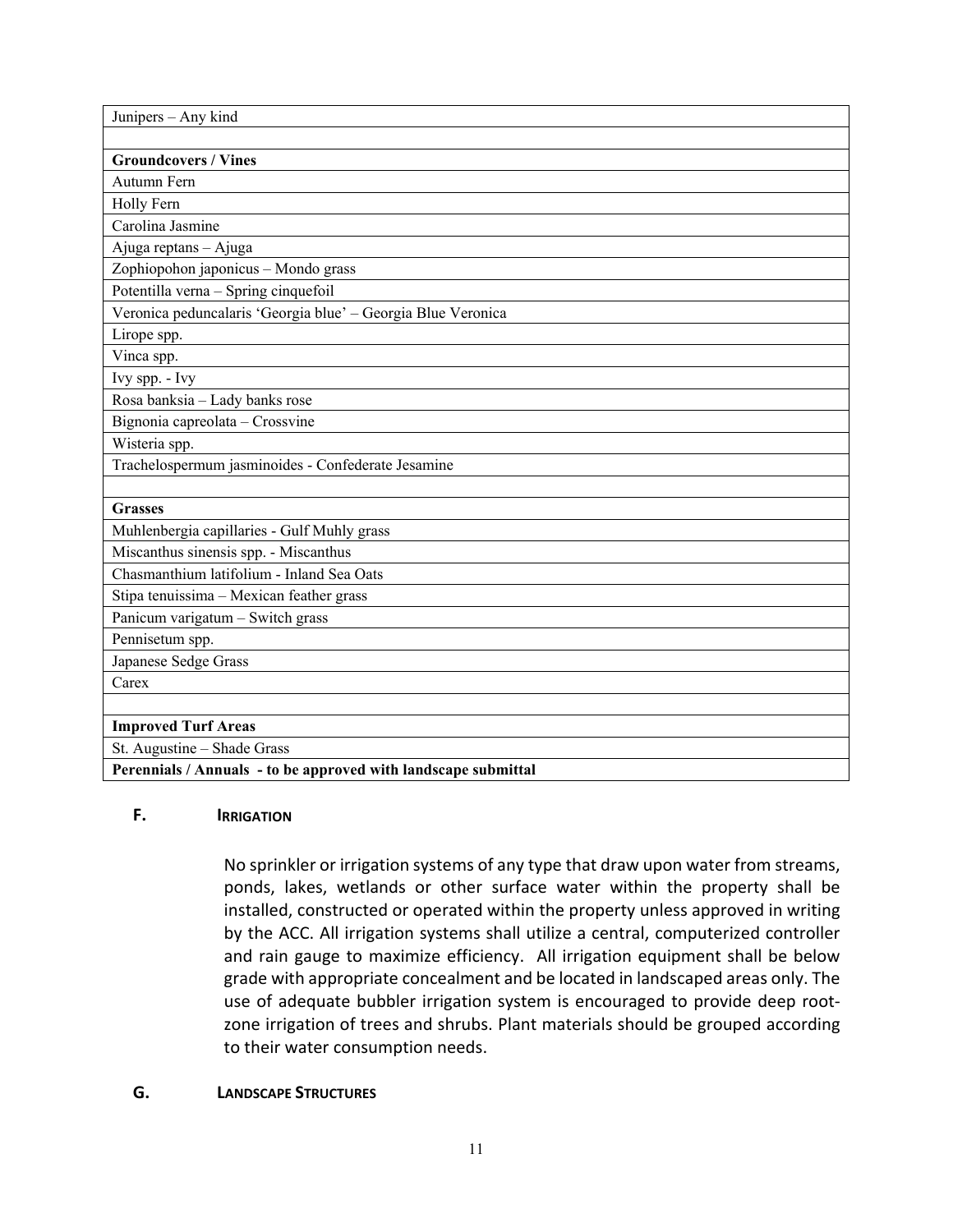Landscape Structures such as pergolas, arbors, gazebos, porte‐cocheres, greenhouses, and/or decks should be consistent with associated building materials of dwelling unit. All such features shall be located within the building setbacks, and require approval of the ACC prior to commencement of construction.

#### **H. LANDSCAPE MATERIALS**

The use of consistent landscape materials will create a sense of place and establish the overall character of the site, so that the image of Three Lakes Villas has a strong visual connection throughout the site. These include:

- 1. All beds shall be mulched with an approved material.
- 2. Alternative paving material for patios, seating areas, and remote access shall be approved by the ACC prior to installation.
- 3. All bed edges will be encouraged to remain natural or edge; manufactured edging must be approved prior to installation. Where needed to establish appropriate grade, stone/brick edging will be encouraged. An earth tone color edging is also encouraged.
- 4. Landscape wall stone should be approved by the ACC prior to installation. Walls should complement architecture of building structure.
- 5. Approved brick paver accents on all sidewalks.
- 6. Site amenities such as trash receptacles must be concealed from street site, common areas or any other public viewpoint.
- 7. All A/C units must be concealed from street site, common areas or any other public viewpoint with either plantings or a wall as approved by the ACC.

#### **I. LANDSCAPE MAINTENANCE**

 Landscaping must be maintained in healthy condition in a way that makes the area look natural, but well kept. This includes:

- 1. Appropriate irrigation and fertilization
- 2. Weed and pest control
- 3. Recycling and mulching of waste materials